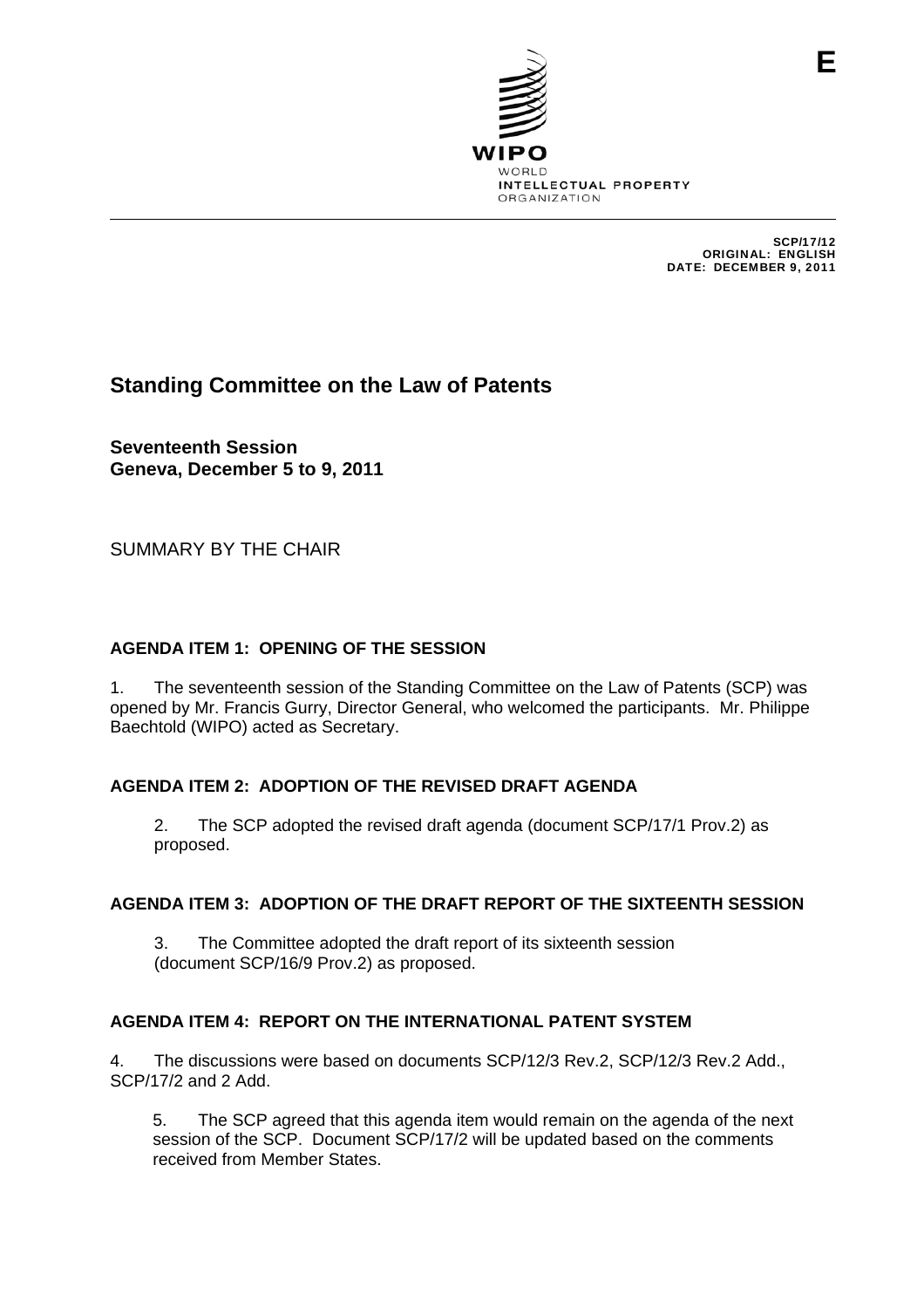### **AGENDA ITEM 5: EXCEPTIONS AND LIMITATIONS TO PATENT RIGHTS**

6. The discussions were based on documents SCP/14/7, SCP/17/3 and 3 Add.

7. The Secretariat noted that 56 Member States and one regional patent office had responded to the Questionnaire on Exceptions and Limitations to Patent Rights. Many delegations stated that the responses to the Questionnaire provided useful information, and supported the extension of the deadline for the submission of answers to the Questionnaire.

8. Some delegations supported the proposal from the Delegation of Brazil (document SCP/14/7). In addition, a number of follow-up activities by the Committee were suggested by some delegations. Some delegations, however, suggested that the Committee decide on further activities only after receiving more responses to the Questionnaire.

### **AGENDA ITEM 6: QUALITY OF PATENTS, INCLUDING OPPOSITION SYSTEMS**

9. The discussions were based on documents SCP/17/INF/2, SCP/17/7, 8, 9 and 9 Add.

10. Some delegations supported the revised proposal submitted by the Delegations of Canada and the United Kingdom (document SCP/17/8), while some other delegations requested further clarifications on the contents of the revised proposal, and raised concerns about a broad definition of the term "quality of patents" and the proposed work program. A proposal submitted by the Delegation of Denmark (document SCP/17/7) was supported by some delegations. Some other delegations also presented their views on the issue of quality of patents. The Delegation of the United States of America also submitted a proposal on the quality of patents (document SCP/17/10) during the meeting.

11. In relation to opposition systems (document SCP/17/9 and 9 Add.), some delegations suggested that the Secretariat prepare a study on other administrative mechanisms that provided opportunities for third parties to challenge the validity of granted patents, such as invalidation or revocation procedures, and on procedures related to the limitation of granted patents.

### **AGENDA ITEM 7: PATENTS AND HEALTH**

12. The discussions were based on documents SCP/16/7, SCP/16/7 Corr., SCP/17/INF/3 and SCP/17/4.

13. Some delegations supported the proposal submitted by the Delegation of South Africa on behalf of the African Group and the Development Agenda Group (documents SCP/16/7 and 7 Corr.). Some delegations, however, stated that they were not able to endorse that proposal in its current form.

14. The Delegation of the United States of America submitted a proposal on patents and health (document SCP/17/11) during the meeting. Some delegations supported the proposal, while some other delegations made preliminary comments, asked questions and requested clarification and more time to examine the proposal.

15. With respect to both proposals, some delegations raised concerns about the duplicative nature of the proposed activities with the work undertaken by other WIPO fora or other relevant intergovernmental organizations (World Health Organization (WHO) and World Trade Organization (WTO)).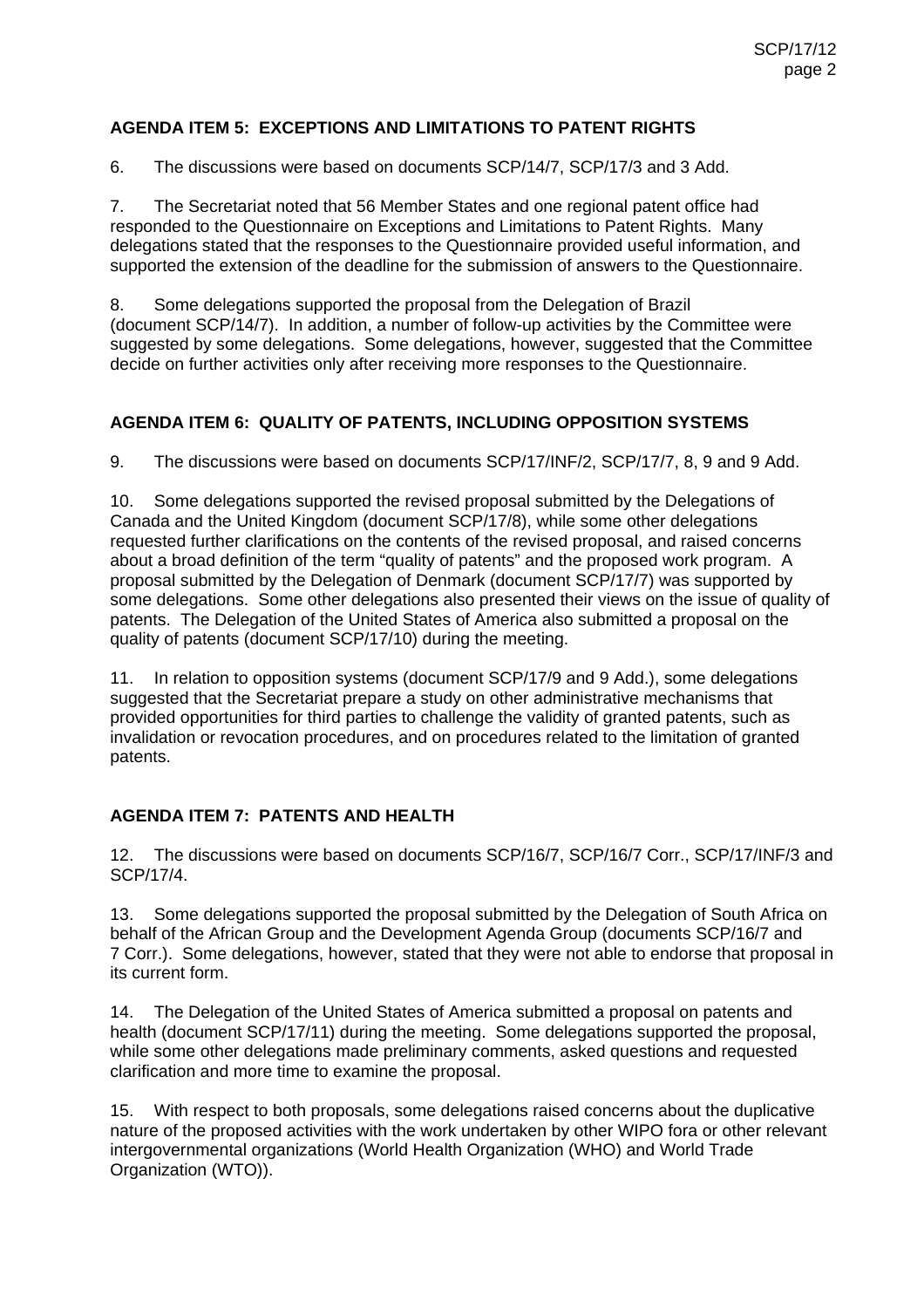16. The Secretariat as well as the Representatives of the WHO and the WTO presented recent activities of their respective organizations in relation to this agenda item. Some delegations favored future briefings by WIPO, WTO and WHO on patents and health.

### **AGENDA ITEM 8: CONFIDENTIALITY OF COMMUNICATIONS BETWEEN CLIENTS AND THEIR PATENT ADVISORS**

17. The discussions were based on document SCP/17/5.

18. Some delegations suggested that the Committee further explore possible remedies to solve the problems in relation to cross-border aspects of confidentiality of communications between clients and patent advisors. Some delegations suggested the exploration of minimum, voluntary standards for possible remedies to solve the cross-border problems, which may be used by national authorities, if they so wish. Some delegations stated that this issue was a matter of national law, and that there was no consensus on international norm-setting or on any set of common principles.

## **AGENDA ITEM 9: TRANSFER OF TECHNOLOGY**

19. The discussions were based on document SCP/14/4 Rev.2.

20. A special seminar entitled "Patents and Technology Transfer", which was organized by the WIPO Chief Economist in the morning of December 5, 2011, preceding the session of the SCP, was welcomed by delegations.

21. Some delegations suggested that the Committee continue working on the issue of transfer of technology, focusing, in particular, on practical aspects and case studies. Some delegations, however, considered that the work of the CDIP and, in particular, the completion of the CDIP project on intellectual property and technology transfer: Common Challenges – Building Solutions (document CDIP/6/4 Rev.), should precede any further activities on transfer of technology to be undertaken by the SCP.

### **AGENDA ITEM 10: REVISED RULES OF PROCEDURE**

22. The discussions were based on document SCP/17/6 Rev.

23. The SCP adopted the special rules of procedure set out in paragraphs 4 and 5 of document SCP/17/6 Rev.

### **AGENDA ITEM 11: FUTURE WORK**

24. The non-exhaustive list of issues will remain open for further elaboration and discussion at the next session of the SCP.

- 25. The SCP agreed that the future work of the SCP would be carried out as follows:
- (a) Exceptions and Limitations to Patent Rights
	- (i) This topic will remain on the agenda of the  $18<sup>th</sup>$  session of the SCP.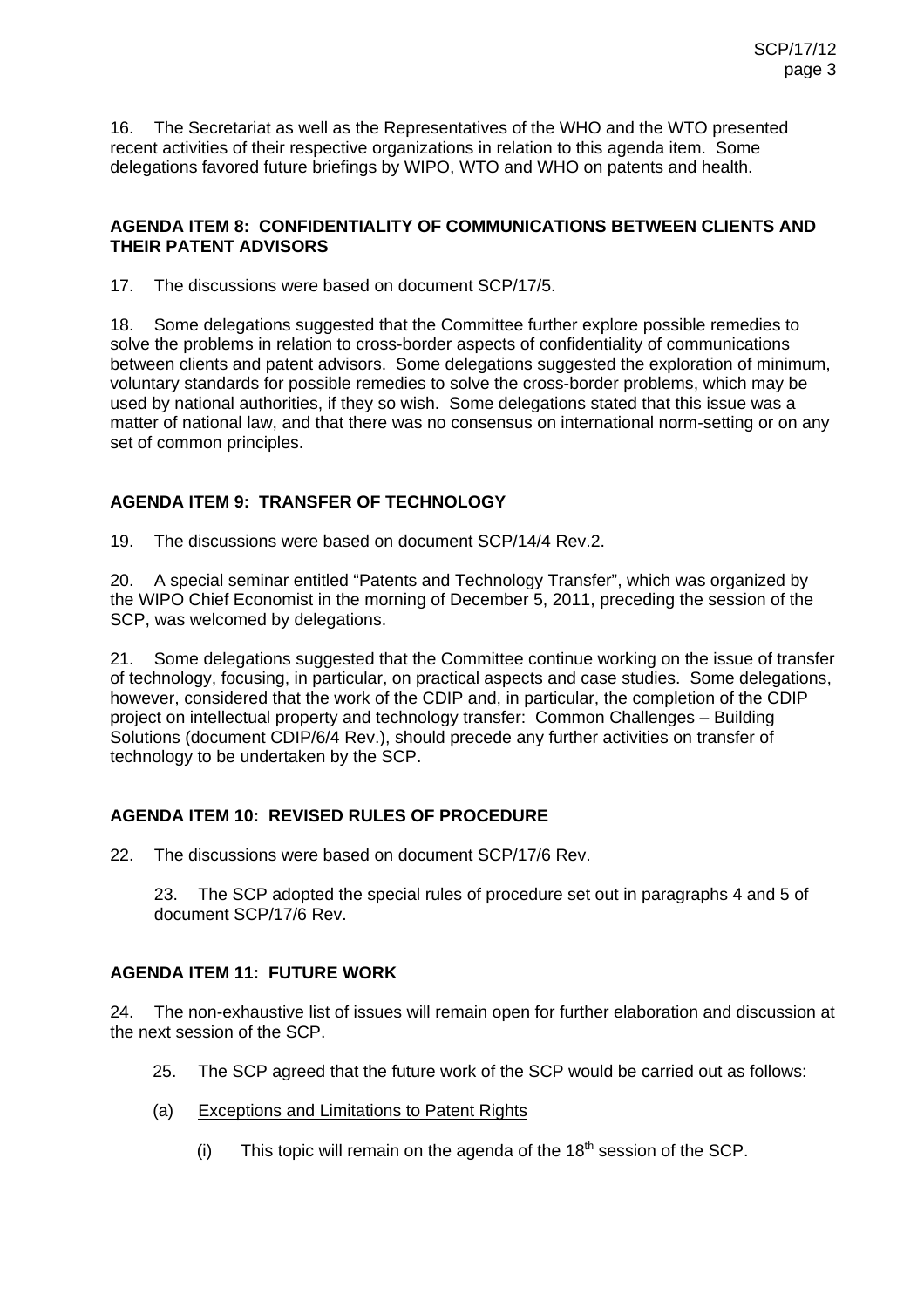- (ii) The deadline for further submissions of, or supplements to, answers by member States and regional offices to the questionnaire (document SCP/16/3 Rev.) is extended to March 9, 2012.
- (iii) The Secretariat will post the answers received on the SCP electronic forum.
- (iv) The Secretariat will prepare, for SCP/18, a new document which will present the answers contained in document SCP/17/3 and 3 Add, as well as those received by the above deadline, in a revised format, allowing an easier understanding of the material, presenting statistics and reorganizing the information provided in clusters, based on, for example, the sections of the questionnaire.

#### (b) Quality of Patents, including Opposition Systems

- (i) This topic will remain on the agenda of the  $18<sup>th</sup>$  session of the SCP.
- (ii) The proposals submitted by the United Kingdom and Canada (document SCP/17/8) and Denmark (document SCP/17/7) were discussed at SCP/17, but no consensus was reached. Those proposals and the proposal by the United States of America (SCP/17/10) will be discussed at the next session of the SCP.
- (iii) The Secretariat will invite member States and observers of the SCP to submit written comments on the three proposals, and any other comments or submissions, by February 28, 2012. Member States' comments will be translated into all working languages of the SCP if they are received not later than February 28, 2012. If such comments are received after that date, best efforts will be made to provide such translations. Comments from observers will be posted in the languages they are received. Observers are invited to submit their comments in as many working languages of the Committee as possible. The Secretariat will post the comments received on the SCP electronic forum and will compile them in a document to be submitted to the next session of the SCP.
- (iv) The Secretariat will revise document SCP/17/9 (Opposition Systems), taking into account the comments made, and any additional information to be submitted, by Member States, in particular, information on administrative revocation and invalidation mechanisms, and other similar procedures not addressed in the above document.
- (c) Patents and Health
	- (i) This topic will remain on the agenda of the  $18<sup>th</sup>$  session of the SCP.
	- (ii) The proposal submitted by the Delegation of South Africa on behalf of the African Group and the Development Agenda Group (document SCP/16/7) was discussed at SCP/17, but no consensus was reached. The proposal will be further discussed at the next session.
	- (iii) The proposal submitted by the Delegation of the United States of America (document SCP/17/11) will be discussed at the next session.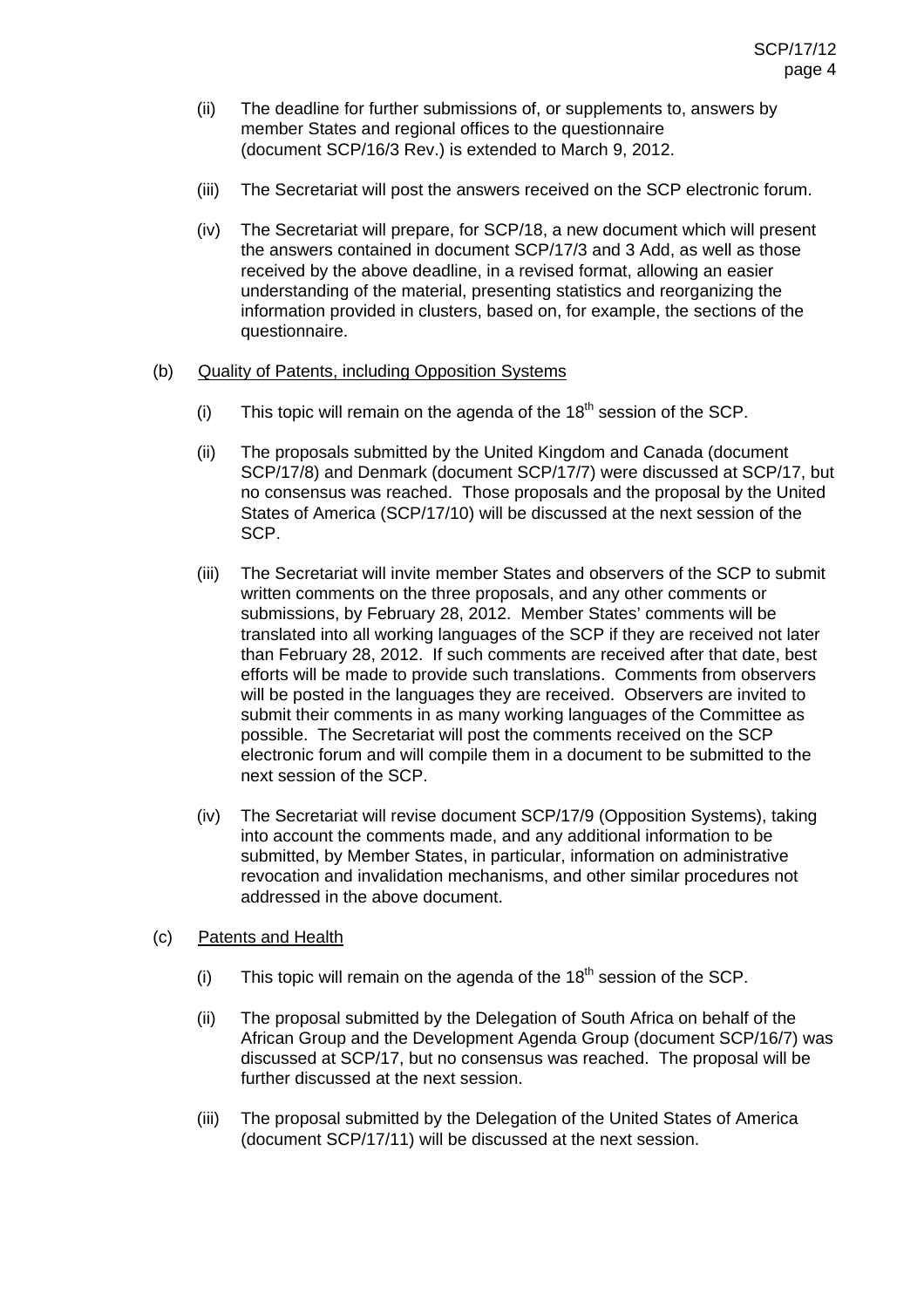- (iv) The Secretariat will invite member States and observers of the SCP to submit written comments on the two proposals (documents SCP/16/7 and SCP/17/11), and any other comments or submissions, by February 28, 2012. Member States' comments will be translated into all working languages of the SCP if they are received not later than February 28, 2012. If such comments are received after that date, best efforts will be made to provide such translations. Comments from observers will be posted in the languages they are received. Observers are invited to submit their comments in as many working languages of the Committee as possible. The Secretariat will post the comments received on the SCP electronic forum and will compile them in a document to be submitted to the next session of the SCP.
- (v) The Secretariat will prepare, for the  $18<sup>th</sup>$  session of the SCP, a document listing projects and activities, including their status or outcome, on patents and health in WIPO, the WTO and WHO, and citing the relevant documents of the three organizations.
- (vi) In the event the SCP decides to invite the WTO and WHO to future sessions of the SCP, Member States will be informed well in advance.
- (d) Confidentiality of communications between clients and their patent advisors
	- (i) This topic will remain on the agenda of the  $18<sup>th</sup>$  session of the SCP.
	- (ii) The Secretariat will expand its study (document SCP/17/5) to explain approaches to cross-border issues and possible remedies identified in the area of confidentiality of communications between clients and patent advisors.
- (e) Transfer of Technology
	- (i) This topic will remain on the agenda of the  $18<sup>th</sup>$  session of the SCP.
	- (ii) The Secretariat will prepare a document listing the various WIPO activities in the area of technology transfer and expand its study on patent-related incentives and impediments to transfer of technology (SCP/14/4 Rev.2) through practical examples and experiences. The SCP may consider the possibility of organizing a seminar to complement the study.
	- (iii) The Secretariat will assist Member States in facilitating the complementary and non-duplicative nature of the work undertaken by the SCP and CDIP on the issue of transfer of technology.

26. The Secretariat informed the SCP that its eighteenth session would be held in May or June 2012, in Geneva.

27. The SCP noted that the present document was a summary established under the responsibility of the Chair and that the official record would be contained in the report of the session. The report would reflect all the interventions made during the meeting, and would be adopted in accordance with the procedure agreed by the SCP at its fourth session (see document SCP/4/6, paragraph 11), which provided for the members of the SCP to comment on the draft report made available on the SCP Electronic Forum. The Committee would then be invited to adopt the draft report, including the comments received, at its following session.